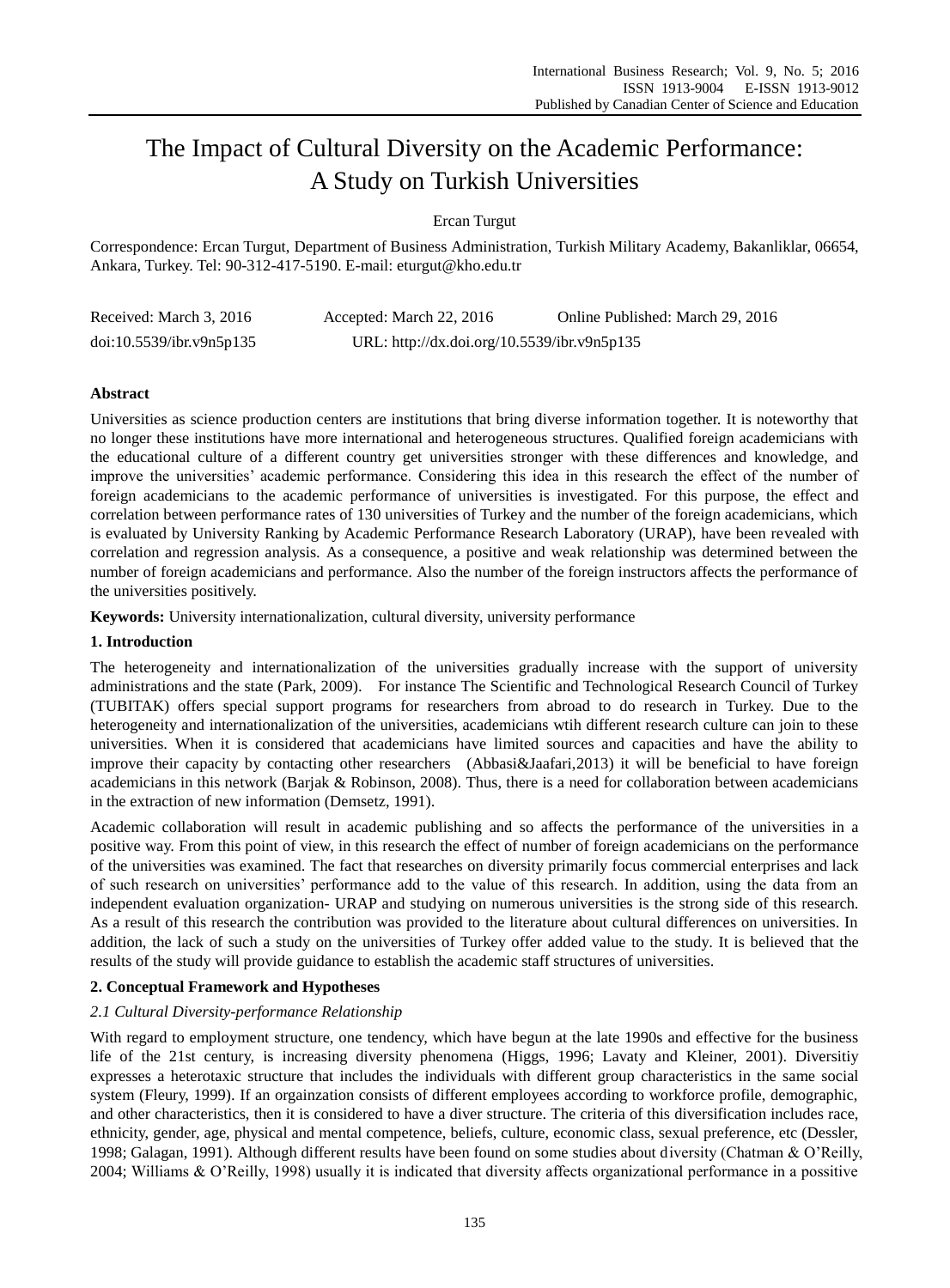way (Milliken & Martins, 1996; Simons, Pelled, & Smith, 1999). The diversity of the group is believed to contribute to the creativity by bringing different perspectives. Also thanks to the diversity, different network ties of group members expand the structure of the group's total network (Ely & Thomas, 2001; Page, 2007). Indeed, Cummings & Cross (2003) stated that sharing external information that arises from individualsexternal professional network would increase the performance of the group. Diversity facilitates the integration of different specialties, it contributes to the successful development of a project and shortens the development time of a new product (Cummings, 2004; Eisenhardt & Tabrizi, 1995; Griffin & Hauser, 1992; Pinto, Pinto, & Prescott, 1993). For this reason, academicians with different abilities, skills, experience and knowledge should work together in a cohesive team (McFadyen, Semadeni, & Cannella, 2009). It is believed that the performance will increase through the internal and external sharing of information within the groups with diversities (Monge, Rothman, Eisenberg, Miller, & Kirste, 1985).

Daft (2003:440) examines the diversity in the form of a binary distinction as "base dimensions" and "secondary dimensions". According to the author, basic dimensions exercise influence over individual throughout their entire life or express innate differences. Basic dimensions include race, ethnicity, gender, physical or mental competency of individuals, and factors such as self-image and the core elements that can shape worldview. Secondary dimesions are the qualifications that indivduals acquire throughout their lives, in other words, acquired later in their life and changeable qualifications. Cultural diversity in organizations is included in the scope of secondary dimesion of Daft (2003) and has important effects on individuals' attitudes, behaviour, and perceptions. Individual or group-specific properties arising from cultural differences in organisations may affect employees' sense of identity. Moreover the way of perceiving the others and management style, patterns of organizational behaviour and differences in communication patterns are mostly rooted in cultural influences (Frey-Ridgway, 1997; Karoc-Kakabadse & Kouzmin, 2001; Mwaura, Sutton & Roberts, 1998).

When these dimensions of diversity are expressed at two levels as superficial and deep, superficial diversity contains biological features that provide a strong foundation for social categorization and sightful superficial features (Jackson, Stone, & Alvarez, 1993). Besides, there are differences that cannot be noticed immediately at deep-level heterogeneity (Harrison et al., 2002). Deep-level diversity contains the differences between group members' attitudes, norms and beliefs. It is indicated that this diversity have a positive effect on the performance (Larson, 2007; Mitchell, Nicholas, & Boyle, 2009; Tyran & Gibson, 2008). Because of the fact that there are differences among employees from different nationalities in terms of worldview, behavior patterns, values, and norms, the majority of the employees of different nationalities refers to deep-level heterogeneity as cultural diversity (Hambrick, Davison, Snell, & Snow, 1998; Jackson et al., 1995). In line with the paradigm of diversity, it is stated that group members of different nationalities have a positive effect on group performance (Ely & Thomas, 2001; Hambrick et al., 1998; Maznevski, 1994; Oosterhof et al., 2009). Furthermore considering the internationalisation of today's universities, group members with different national backgrounds will be benefical for group performance. The benefit will not be limited to the konwledge and experience of academicians but also include language skills (Lauring & Selmer, 2010). Moreover, previous network ties of foreign academicians would contribute to the available resources, information, and the publication rate

Studies on the effects of cultural diversity began in the 1960s. Hoffman & Maier (1961) have stated that culturally heterogeneous groups found better solutions than homogeneous ones. Similarly, Triandis, Hall and Ewen (1965) said that heterogeneous groups were more creative than homogeneous groups at the same skill level. Concordantly Watson, Kumar, and Michael (1993) have found that heterogeneous groups were more successful in problem solving and finding solutions than homogeneous groups over time. On the other hand, Feldman, Sam, McDonald, & Bechtel, (1980) have mentioned that working together for heterogeneous groups were more challenging and stressful. However, there are many studies demonstrate that such differences will lead to creativity and positive outcomes (Epton, Payne, & Pearson, 1985; Jackson et al., 1995; Jehn et al., 1999; McLeod & Lobe, 1992). Lillis & Curry (2006) have indicated that academicians living in non-Enlish speaking countries work with foreigners who are good at English skills. Barjak & Robinson (2008) have found that academic research teams at the middle level cultural diversity are more successful. Looking at 16 sections of three universities in Denmark, Lauring and Selmer (2010) found that cultural diversity has a positive influence on satisfaction and performance. More relevant to this research, Mamiseishvili and Rosser, (2010) have found that international diversity had a positive impact on performance. Based on the theories and studies above, the following hypothesis has been developed.

Hypothesis: Cultural diversity (the number of foreign academicians) has a positive effect on the academic performance of a university.

#### *2.2 Status of Universities in Turkey*

The first university in Turkey in the Republican period, was established in 1933, ten years later than the founding of the Republic. The University of the Ottoman which means "Darülfünun" eliminated and instead "Istanbul University" was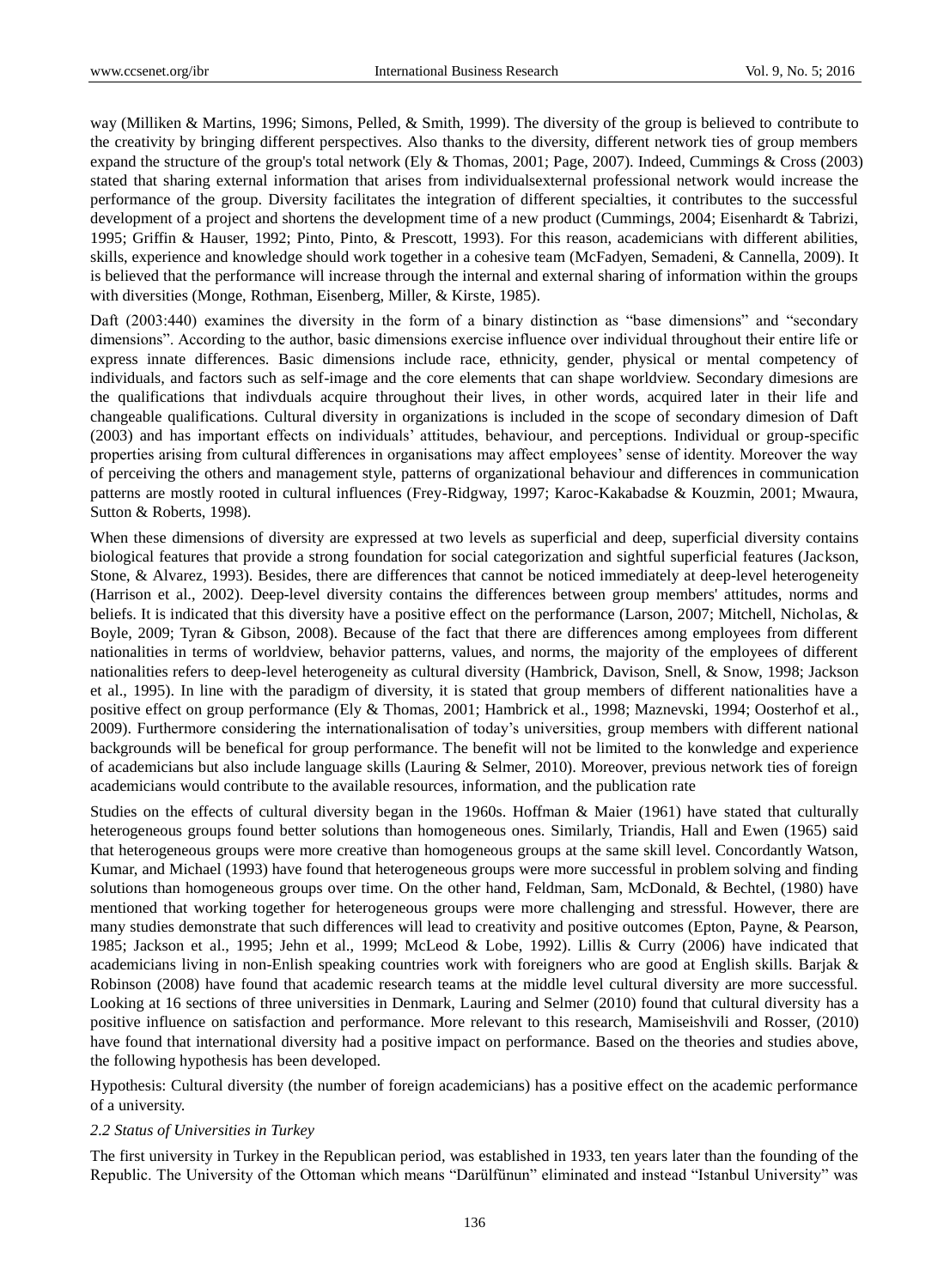established in accordance with the law no.2252 that enacted on 31 May 1933 (Dölen, 2009; İhsanoğlu, 2010). In 1944, Istanbul Technical University was established in Istanbul. In 1946 Ankara University was established in Ankara. By the year 1982, the number of universities has increased to 27. Up until the establishment of Bilkent University in 1985as a private, all of the universities were public universities. Although only 29 universities have been established in 59 years until 1992, 23 universities have been founded in one year (1992) with the government decision. Until 2006 no public university has been establishet but 22 private universities have been founded from 1996 to2005. In 2006 and 2007, again in accordance with the 'a university for each city' decision of the government, 32 universities were founded in various cities. Currently 193 universities continue their operation in till 2015. Hence 109 of these universites are public universities, and 84 of them are private universities. The number of universities in Turkey by years could be observed in Figure 1. As seen in the chart, in recent years there has been a marked increase in the number of private universities and the gap between the number of public and private universities has reduced. With the opening of new public and private universities new university students have been provided the opportunity to choose between universities. This makes it difficult for the university to attract the best students. This situation is considered as an indicator of the competition between universities that increase day by day.



Figure 1. The Number of Public and Private Universities in Turkey by Years

Since the early years of the Republic foreign academicians have been considered important. Thus the Turkish historian, Stanford Shaw stated that Atatürk and Hasan Âli Yücel, Minister of National Education, has led to significant development of scientific institutions and universities in Turkey by bringing hundreds of people who are exported from education and science by Hitler to Turkey. The numbers of foreign teaching staff by years are presented in Figure 2.



Figure 2. The Numbers of Foreign Academicians in Turkey, by years

*2.3 Evaluation of Academic Performances of the Universities and the Place of Turkish Universities in the World* 

There are quite a number of organizations that evaluates universities' academic performance publish ranking reports.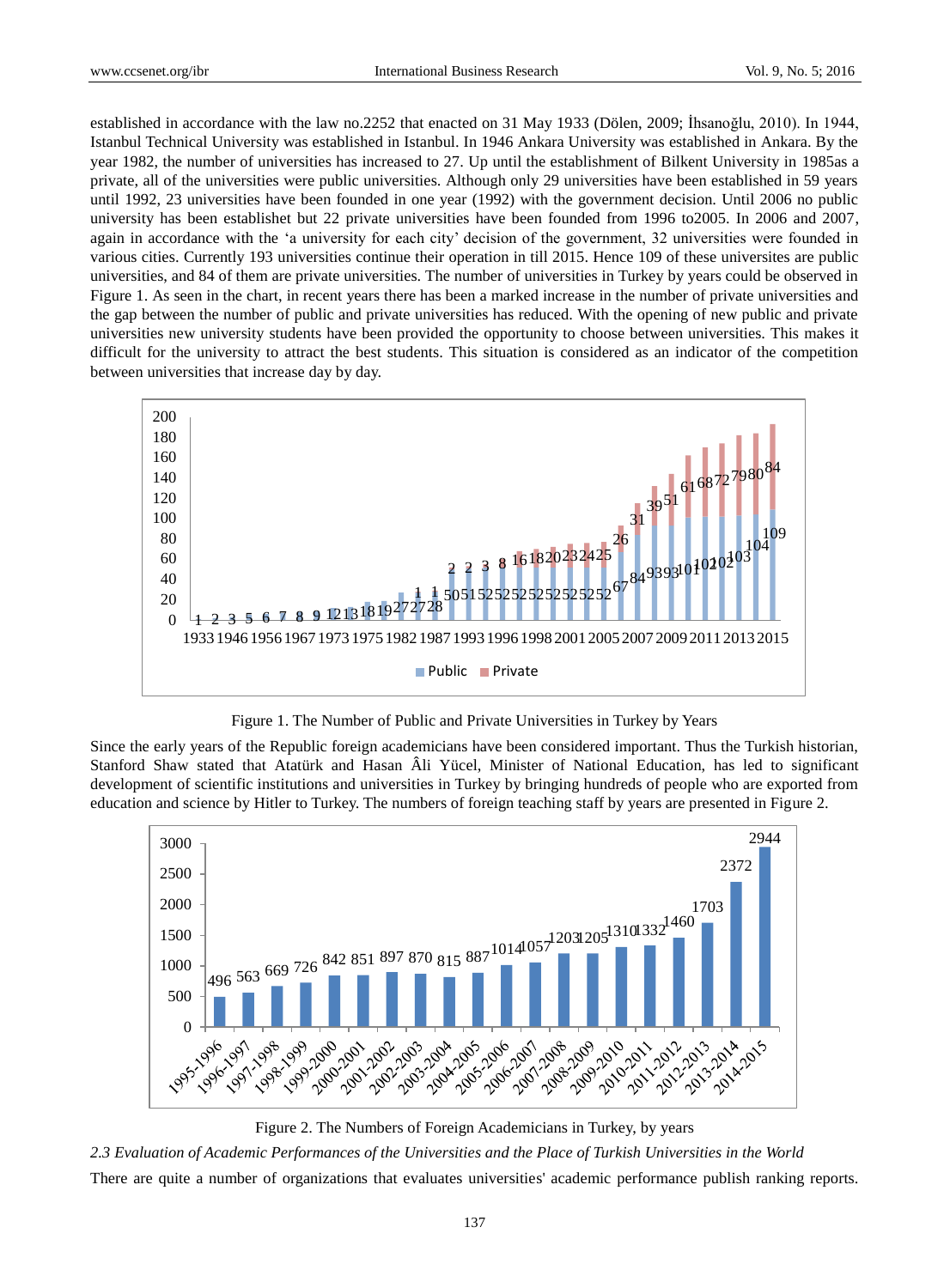Academic Ranking of World Universities (ARWU) which is also known as Shanghai Ranking origin of China, Center for World University Rankings origin of Saudi Arabia, LEIDEN origin of Netherlands, WEBOMETRICS origin of Spain, and Times Higher Education World University Rankings (THE) and QS origin of the United Kingdom are among these type of organizatons. These rankings could be decisive for students and academicians while choosing a university to study or work. Research supporting organizations view university's rank in the world as an evaluation criteria to support the PhD and post-doc researches. For example, in Turkey, one criteria of TUBITAK, a research supporting organizaton, is the academic ranking of the university.. For these reasons, being among the top ranks is an important feature for universities.

Similar to the organization mentioned above, the research laboratory URAP (University ranking by academic performance) was founded within the structure of Informatics Institute of Middle East Technical University in 2009. The aim of URAP is to develop scientific methods for evaluating higher education institutions according to their academic achievements, and to share the results of the researches to public opinion. As the products of these researches 2000 world universities were ranged by URAP World Ranking, and more than 100 universities in Turkey were ranged by URAP Turkey Ranking according to various criterias of academic performances. URAP does not aim to categorise universities as good and bad. The goal of URAP is provide to compare universities' own academic performance with other universities and to be aware of improvable aspects according to specified criterias with the data obtained as a result of researches. According to URAP world rankings, in the academic year 2014-2015 ranking; there are 5 Turkish universities in the top 500, 19 Turkish universities in the top 1000 and 76 Turkish universities in the top 2000. According to the other research institutions mentioned above, many Turkish universities rank among the top 500 to 1000 in the academic year 2014-2015. As a result of this situation it has been thought that Turkish universities have mid-level position among the world universities and some universities take place among the best universities in the world. URAP have used the data of Web of Science/In Cites and the council of higher education (YOK) in 2015-2016 university assessment. Nine indicators of URAP Turkey Ranking that are used for ranking universities are given at Table 1.

|  | Table 1. Indicators used by the URAP Turkey Ranking |  |
|--|-----------------------------------------------------|--|
|  |                                                     |  |

| No.            | Indicator                                                | Aim                       | Source             | Statement                                                                                                                   |
|----------------|----------------------------------------------------------|---------------------------|--------------------|-----------------------------------------------------------------------------------------------------------------------------|
| 1              | The Number of Articles                                   | Research                  | <b>InCites</b>     | The Number of Articles included in the scan of SCI,<br>SSCI and AHCI in 2014                                                |
| $\overline{c}$ | The Number of Articles per<br>Lecturer                   | Research                  | InCites and<br>YOK | The Number of Articles included in the scan of SCI,<br>SSCI and AHCI in 2014 /<br>The Number of Lecturers in 2014           |
| 3              | The Number of Citations                                  | Research                  | <b>InCites</b>     | The total number of citations received between the<br>years 2012-2014                                                       |
| 4              | The Number of Citations per<br>Lecturer                  | Research                  | InCites and<br>YOK | The total number of citations received between the<br>years 2012-2014 / The Number of Lecturers in 2014                     |
| 5              | The Total Number of Scientific<br>Documents              | Research                  | <b>InCites</b>     | The total number of publication, notification, etc made<br>between the years 2012-2014                                      |
| 6              | The Number of Total Scientific<br>Documents per Lecturer | Research                  | InCites and<br>YOK | The total number of publication, notification, etc made<br>between the years 2012-2014 / The Number of<br>Lecturers in 2014 |
| 7              | The Number of PhD Students                               | Education and<br>Research | <b>YOK</b>         | The number of PhD students in the academic year<br>2014-2015                                                                |
| 8              | The Rate of PhD Students                                 | Education and<br>Research | <b>YOK</b>         | The number of PhD students in the academic year<br>2014-2015 /the total number of students in the same<br>period            |
| 9              | The Number Of Students per<br>Lecturer                   | Education                 | YOK                | The total number of students in the academic year<br>2014-2015 / The Number of Lecturers in 2014                            |

Resource: [http://tr.urapcenter.org/2015/2015-2016\\_Turkiye\\_Siralamasi\\_26\\_EKIM\\_2015.pdf](http://tr.urapcenter.org/2015/2015-2016_Turkiye_Siralamasi_26_EKIM_2015.pdf)

1st, 3rd and 5th indicators given in chart are in favor of major universities and it should not be ignored that these institutions contribute to world science more than others. It is natural to get a high score due to these contributions. 2nd , 4th and 6th indicators in the chart, measure productivity per person regardless of the size of the university. Thus, the major universities has a chance to receive a high score thanks to the total output and minor ones takes scores thanks to their productivity. When the continuity of the performance have been measured by 3rd, 4th, 5th, and 6th indicators, actuality of performance have been evaluated by the other indicators. Moreover the endevour of the universities that have limited articles in magazines listed in the indexes of SCI, SSCI and AHCI, but have many scientific works in conferences, book chapters, etc. is evaluated by the 5th and 6th indicators. The nine indicators used in the ranking has equal weight percentages.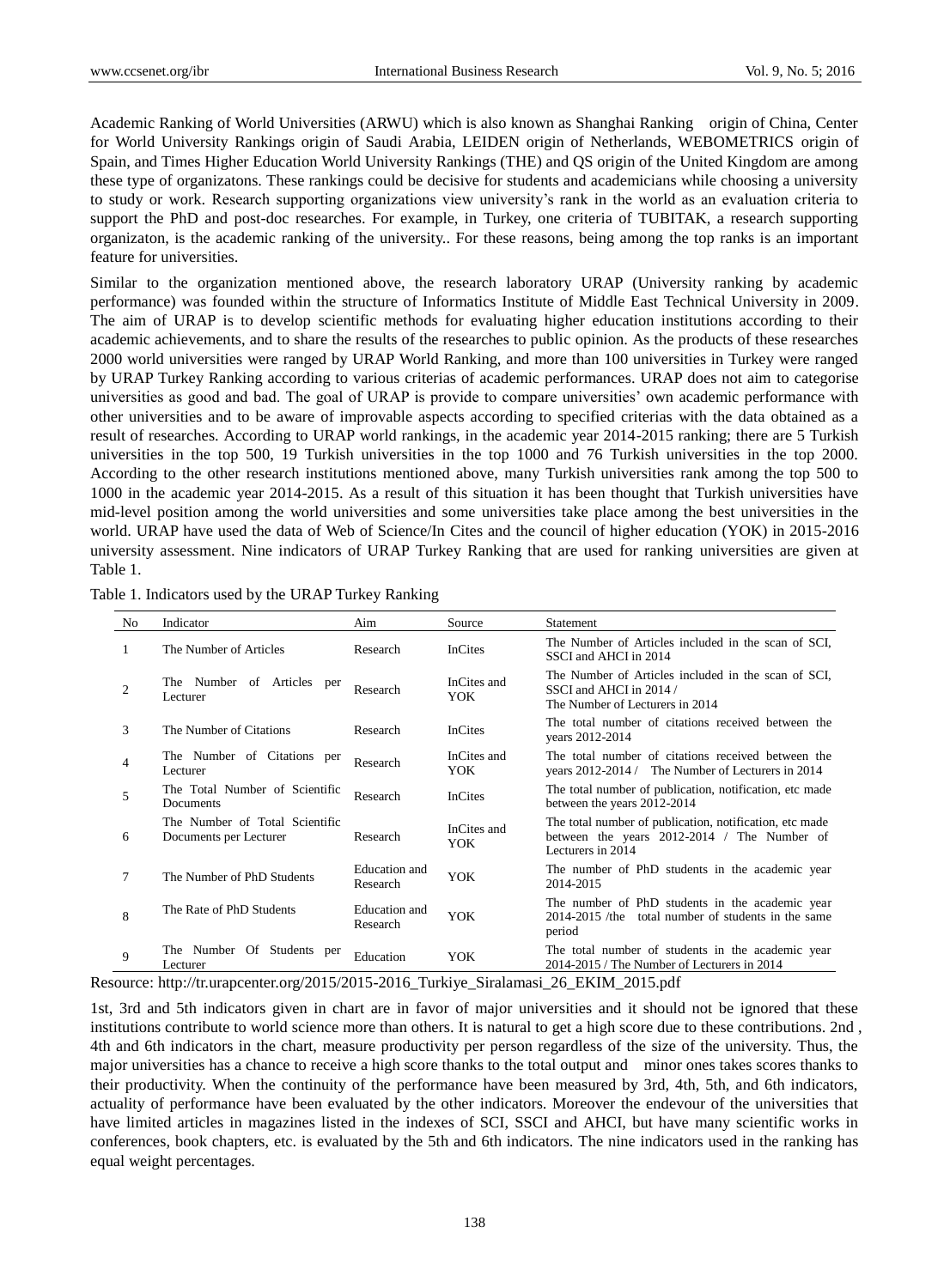## **3. Methodology**

In this study the subjects, whether there is a correlation between the number of foreign staff and the academic performances of the universities in Turkey, and in what ways the number of foreign staff affects the academic performances were aimed to investigate. For this purpose, data on the number of foreign academics of universities in Turkey were obtained from the official website of the council of higher education (YOK) [\(http://www.yok.gov.tr/\)](http://www.yok.gov.tr/) and they were transferred to the Excel spreadsheet. Then data on the academic performance of the universities in Turkey were obtained from the website of University Ranking by Academic Performance Research Laboratory (URAP) [\(http://tr.urapcenter.org/2015/2015\\_t9.php\)](http://tr.urapcenter.org/2015/2015_t9.php) and they were transferred to another Excel spreadsheet. Then the data in these two tables by matching with the VLOOKUP command in Excel on the basis of the University was made into a single Excel spreadsheet. Afterwards this generated Excel spreadsheet were transferred to Spss, and correlation and regression analyses were conducted through this program.

In the preparation of the data set, for the numbers of foreign academics of universities data of 2013 and for the University performance data of 2014 were used. Considering the process of article publication which takes approximately one year, the previous year's data were used for the numbers of foreign academics. An example of a data set is given in Table 2. The complete set of data is in the appendix.

## Table 2. Example of a Data Set

| University                        | Article $(1)$ | Citation | Foreign Scholars |
|-----------------------------------|---------------|----------|------------------|
|                                   |               |          |                  |
| Middle East Technical Uniiversity | 167.35        | 188.6    | 45               |
| Hacettepe Uniiversity             | 155.16        | 159.88   | 32               |
| Istanbul Uniiversity              | 153.51        | 154.97   | 64               |
| <b>Bilkent University</b>         | 169.62        | 187.63   | 179              |

The second column which is shown as number (1) at the Table 2 has been called as The Article Point. This column has been calculated as the number of articles point in 2014 + the number of articles point in 2014 per lecturer.

The third column in the chart is named as number (2) and it have been termed as Citation Point. It refers to the number of citations (given to the articles published between the years 2012-2014) point + the number of articles (given to the articles published between the years 2012-2014) point in 2014 per lecturer.

Finally, the 4th column, the column number (3) refers to the number of foreign scholars of the universities in 2013.

#### **4. Findings**

Number (1) and (2) column data in the data set refer the performance indicators of the universities and the column number (3) refers the number of foreign staff. Correlation and regression analyses were made between columns number (3), (1) and (2) in the study. The normality test had been conducted before analyses and it was found that the dependent variables have normal distribution. Test results and histogram diagrams related to the normality test is presented in the appendix. As a result of the analysis, the results of the correlation analysis and the values of the averages and the standard deviation presented in the Table 3.

|  |  | Table 3. Mean, Standard Deviation and Correlations Values |  |  |
|--|--|-----------------------------------------------------------|--|--|
|--|--|-----------------------------------------------------------|--|--|

|                     | Mean    | S.<br>Dev. | Article  | Citation |
|---------------------|---------|------------|----------|----------|
| 1. Article          | 92,3436 | 36.13480   |          |          |
| 2. Citation         | 94.9539 | 36.91187   | $.843**$ |          |
| 3. Foreign Scholars | 14.8154 | 23,17670   | $,344**$ | $.393**$ |

\*\*  $p < 0.01$ ; \*  $p < 0.05$ .

As seen from Table 3, there is positive, meaningful, and just under the middle level relationship between the numbers of foreign academics in universities and the academic performance computed according to the articles. In the same way there is positive, meaningful and just under the middle level relationship between the number of foreign academicians and academic performance that is calculated by citations. The relationship, which is based on the number of citations is a little more high than the number of articles. It is considered that the previous works of foreign scholars is a factor.

Table4. Regression Analysis Results of Foreign Scholars on Academic Performance (Article and Citation)

|                                    |        | Article |      |             | Citation |      |  |
|------------------------------------|--------|---------|------|-------------|----------|------|--|
|                                    | Beta   |         | Sig  | <b>Beta</b> |          | Sig  |  |
|                                    | .344   | 4.149   | .000 | .393        | 4.835    | .000 |  |
| Foreign Scholars<br>Adjusted $R^2$ | .112   |         |      | .148        |          |      |  |
| $F$ ratio                          | 17.213 |         |      | 23.374      |          |      |  |
| $F$ ratio $P$                      | .000   |         |      | .000        |          |      |  |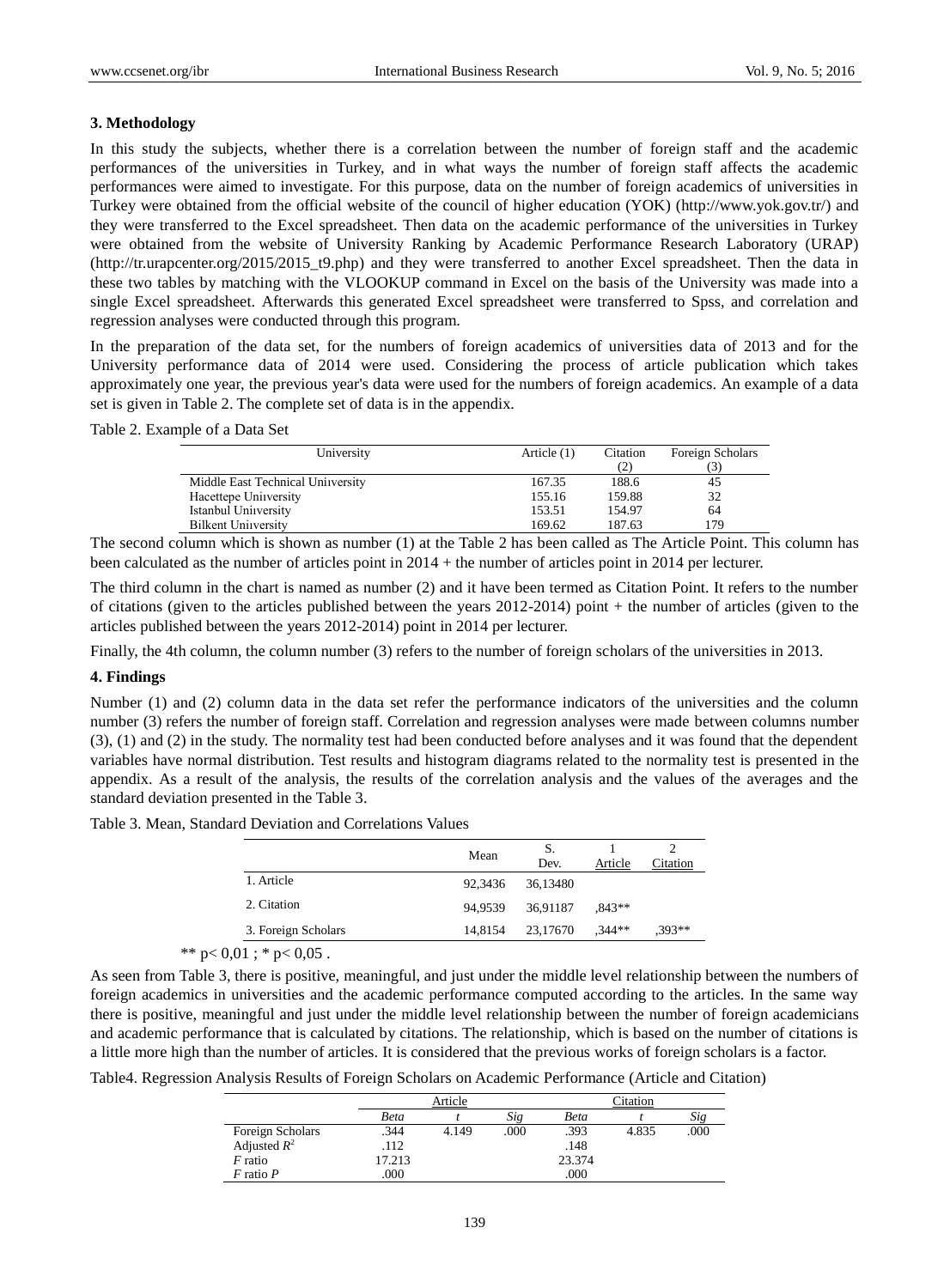According to the results of regression analysis (Table 4), the number of foreign academicians causes 11,2% of the change in performance according to the article points. Moreover the number of foreign academicians causes 14,8% of the change in performance according to the citation point of universities. In this case, it was determined that the hypothesis established in the research was supported by the result of the regression of analysis.

#### **5. Discussion and Conclusion**

With the increase of transportation and communication facilities, accessing to goods and services has become easier for customers. Thus this case have increased customers' opportunities to obtain information about goods and services and has provided the opportunity to compare the goods and services with each other. Similarly a serious competition has emerged among universities in terms of including the best students in their structure and providing research funds and state support. In this environment, it is considered academical performance that published by independent international organizations create a perception about the quality of the universities. It can be thought that this perception might be played an active role to attract academicians and researchers.

The presence of foreign academicians within the university is considered to be beneficial for contribution of these scholars with their knowledge, skills, and infrastructures. Hence as a result of the study, number of foreign academicians of universities has a positive impact on academial performances in terms of articles and citations of universities have been found. This situation has enabled to reach a judgment that the hypothesis established in this research has been supported. This situation coincides with the previous studies (Mamiseishvili & Rosser, 2010; Lauring & Selmer, 2010).

As a result, cultural diversity of the academicans in a university has a positive influence on performance. From the light of this result, the development of human resources practices related to presence of foreign academicians at the universities will be positive in terms of improving the performance of the university. The language advantages of foreign academicians will be beneficial to overcome the language problems of articles. It is considered that examining especially English articles by more people provides to increase the number of citations and thus to increase the citation performance of the university. Academic qualifications of foreign scholars have a positive effect on the studies. Moreover the networks that come from previous working and education places of the foreign academicians, can contribute to doing researches and publish them.

In addition to all these benefits, to increase the number of foreign academicians too much in universities could result in universities alienated from the country and society and give harm to the universities feature of being institutions that seeking solutions to country's problems. For this reason, it is thought that foreign academics should be evaluated as a catalyst.

## **References**

- Abbasi, A., & Jaafari, A. (2013). Research impact and scholars' geographical diversity. *Journal of Informetrics, 7*, 683– 692. http://dx.doi.org/10.1016/j.joi.2013.04.004
- Barjak, F., & Robinson, S. (2008). International collaboration, mobility and team diversity in the life sciences: Impact on research performance. *Social Geography, 3*(1), 23–38.
- Chatman, J., & O'Reilly, C. (2004). Asymmetric effects of work group demography on men's and women's responses to work group composition. *Academy of Management Journal, 47*(2), 193–208.
- Cummings, J., & Cross, R. (2003). Structural properties of work groups and their consequences for performance. *Social Networks, 25*(3), 197–210. http://dx.doi.org/10.1016/S0378-8733(02)00049-7
- Cummings, J. N. (2004). Work groups, structural diversity, and knowledge sharing in a global organization. *Management Science, 50*(3), 352–364. http://dx.doi.org/10.1287/mnsc.1030.0134
- Daft, R. L. (2003). Management, 6th. Ed., London, Thomson Learning.
- Demsetz, H. (1991). The theory of the firm revisited. In O. E. Williamson, S. G. Winter, & R. H. Coase (Eds.), The nature of the firm: Origins, evolution, anddevelopment (pp. 159–179). New York: Oxford University Press.
- Dessler, G. (1998). Management, International Ed., New Jersey, Prentice-Hall, Inc.
- Dölen, E. (2009).Türkiye Üniversite Tarihi, Cilt 1, Osmanlı Döneminde Darülfünun (1863–1922), İstanbul Bilgi Üniversitesi Yayınları, İstanbul
- Eisenhardt, K., & Tabrizi, B. N. (1995). Accelerating adaptive processes: Product innovation in the global computer industry. *Administrative Science Quarterly, 40*(1). http://dx.doi.org/10.2307/2393701
- Ely, R. J., & Thomas, D. A. (2001). Cultural diversity at work: The effects of diversity perspectives on work group processes and outcomes. *Administrative Science Quarterly, 46*(2), 229–273. http://dx.doi.org/10.2307/2667087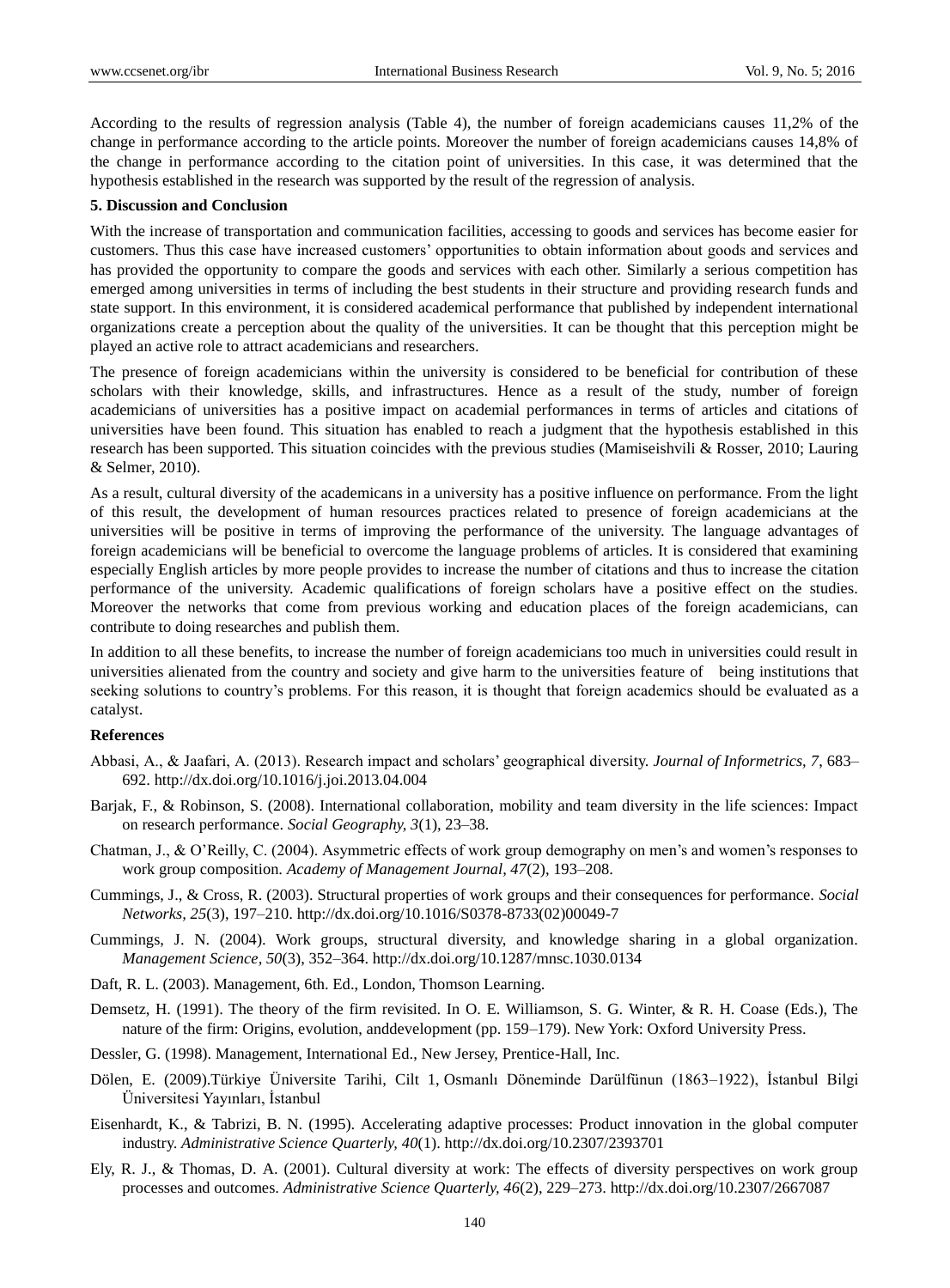- Epton, S. R., Payne, R. L., & Pearson, A. W. (1985). Contextual issues in managing cross-disciplinary research. In B. W. Mar, W. T. Newell, & B. O. Saxberg (Eds.), Managing high technology: An interdisciplinary perspective. Amsterdam: Elsevier.
- Fleury, M. T. (1999). The Management of Culture Diversity: Lessons from Brazilian Companies, *Industrial Management & Data Systems, 99*(3), 109-114. http://dx.doi.org/10.1108/02635579910252635
- Frey-Ridgw A. Y. S. (1997). The Cultural Dimension of International Business. *Collection Building, 16*(1), 12-23. http://dx.doi.org/10.1108/01604959710156925
- Feldman, J. M., Sam, I. A., McDonald, W. F., & Bechtel, G. G. (1980). Work outcome preference and evaluation: A study of three ethnic groups. *Journal of Cross-Cultural Psychology, 11*, 444–468. http://dx.doi.org/10.1177/0022022180114004
- Galagan, P. A. (1991). Tapping the Power of a Diverse Workforce*. Training &Development, 45*(3), l-9.
- Griffin, A., & Hauser, J. R. (1992). Patterns of communication among marketing, engineering and manufacturing A comparison between two new product teams. *Management Science, 38*(3), 360–373. http://dx.doi.org/10.1287/mnsc.38.3.360
- Hambrick, D. C., Davison, S. C., Snell, S. A., & Snow, C. C. (1998). When groups consist of multiple nationalities. *Organization Studies, 1*9(2), 181–206. . http://dx.doi.org/10.1080/09585192.2014.949819
- Harrison, D. A., Price, K. H., Gavin, J. H., & Florey, A. T. (2002). Time, teams, and task performance: Changing effects of surface- and deep-level diversity on group functioning. *Academy of Management Journal, 45*, 1029–1045. http://dx.doi.org/10.2307/3069328
- Higgs, M. (1996). Overcoming the Problems of Cultural Differences to Establish Succes for International Management Teams. *Team Performance Management:An International Journal, 2*(1), 36-43.
- Hoffman, L., & Maier, N. (1961). Quality and acceptance of problem solutions by members of homogeneous and heterogeneous groups. *Journal of Abnormal and Social Psychology 62*, 401-407. http://dx.doi.org/10.1037/h0044025
- İhsanoğlu, E. (2010). Darülfünun: Osmanlı'da Kültürel Modernleşmenin Odağı, İstanbul: İslam Tarih, Sanat ve Kültür Araştırma Merkezi
- Larson, J. R. (2007). Deep diversity and strong synergy: Modeling the impact of variability in members' problem-solving strategies on group problem-solving performance. *Small Group Research, 38*(3), 413–436.
- Lauring, J., & Selmer J. (2010). Is university internationalization bad for performance? Examining two different types of diversity. *International Journal of Educational Research 49*, 161–171. http://dx.doi.org[/10.1016/j.ijer.2011.02.002](http://dx.doi.org/10.1016/j.ijer.2011.02.002)
- Lavaty, S. B., & Kleıner, H. (2001). Managing and Understanding the French Employee. *Management Research News, 24*(3/4), 45- 48. http://dx.doi.org/10.1108/01409170110782603
- Lillis, T., & Curry, M. J. (2006). Professional academic writing by multilingual scholars: Interactions with literacy brokers in the production of English-medium texts. *Written Communication, 23*(1), 3–35. http://dx.doi.org/10.1177/0741088305283754
- Karoc-Kakabadse, N., Karoc-Kakabadse, A., & Kouzmin A. (2001). Low-and High- Context Communication Patterns: Towards Mapping Cross-Cultural Encounters. *Cross Cultural Management, 8*(2), 3-24. <http://dx.doi.org/10.1108/13527600110797218>
- Jackson, S. E., Stone, V. K., & Alvarez, E. B. (1993). Socialization amidst diversity: Impact of demographics on work team oldtimers and newcomers. In L. L.Cummings & B. M. Staw (Eds.), Research in organizational behavior (pp. 45–109). Greenwich: JAI Press.
- Jackson, S. E., May, K. E., & Whitney, K. (1995). Understanding the dynamics of diversity in decision-making teams. In R. A. Guzzo & E. Salas (Eds.), Team decision-making effectiveness in organizations (pp. 204–261). San Francisco: Jossey-Bass.
- Jehn, K. A., Neale, M., & Northcraft, G. (1999). Why differences make a difference: A field study of diversity, conflict, and performance in workgroups. *Administrative Science Quarterly, 44*(4), 741–763. http://dx.doi.org/10.2307/2667054
- Maznevski, M. L. (1994), Synergy and Performance in Multicultural Teams, unpublished Ph.D. dissertation, The University of Western Ontario.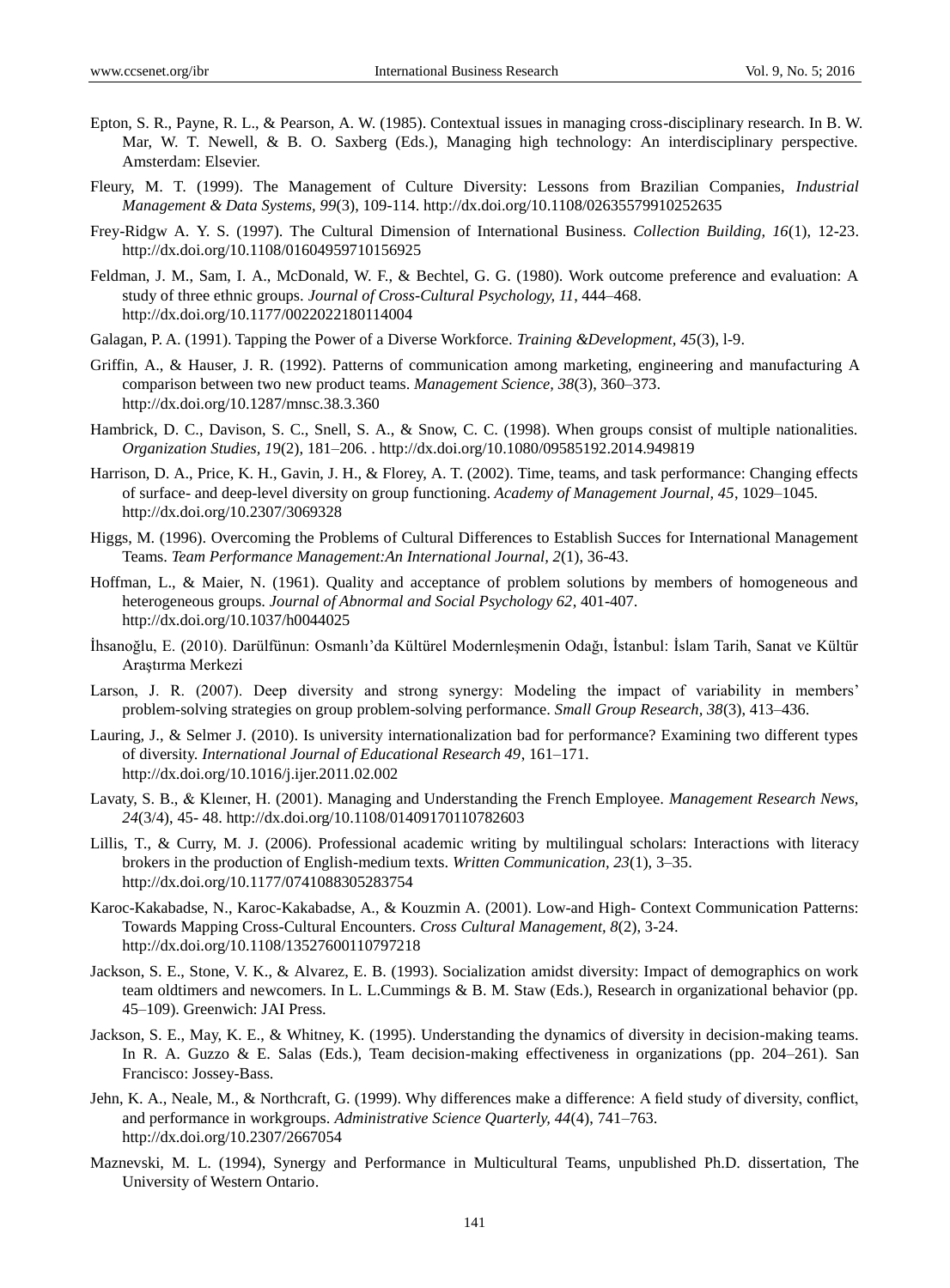- Mamiseishvili, K., & Rosser, V. J. (2010). [International and citizen faculty in the United States: An examination of their](http://link.springer.com/article/10.1007/s11162-009-9145-8)  [productivity at research universities.](http://link.springer.com/article/10.1007/s11162-009-9145-8) *Research in Higher Education, 51*(1), 88-107. http://dx.doi.org/10.1007/S11162-009-9145-8
- McFadyen, M., Semadeni, M., & Cannella, A. A. (2009). Value of strong ties to disconnected others: Examining knowledge creation in biomedicine. *Organization Science, 20*(3), 552–564. http://dx.doi.org/10.1287/orsc.1080.0388
- McLeod, P. L., & Lobe, S. A. (1992). The effects of ethnic diversity on idea generation in small groups, *Academy of Management Annual Meeting Best Papers Proceedings*, 227-231.
- Milliken, F. J., & Martins, L. L. (1996). Searching for common threads: Understanding the multiple effects of diversity in organizational groups. *Academy of Management Review, 21*, 402–433. http://dx.doi.org/10.5465/AMR.1996.9605060217
- Mitchell, R., Nicholas, S., & Boyle, B. (2009). The role of openness to cognitive diversity and group processes in knowledge creation. *Small Group Research, 40*(5), 535–554. http://dx.doi.org/10.1177/1046496409338302
- Monge, P., Rothman, L., Eisenberg, E., Miller, K., & Kirste, K. (1985). The dynamics of organizational proximity. *Management Science, 31*(9), 1129–1141. http://dx.doi.org/10.1287/mnsc.31.9.1129.
- Mwaura, G., Sutton, J., & Roberts D. (1998). Corporate and National Culture-An Irreconcilable Dilemma for the Hospitality Manager? *International Journal of Contemporary Hospitality Management, 10*(6), 212-220. <http://dx.doi.org/10.1108/09596119810232211>
- Oosterhof, A., Van der Vegt, G. S., Van de Vliert, E., & Sanders, K. (2009). Valuing skill differences: Perceived skill complementarity and dyadic helping behavior inteams. *Group and Organization Management, 34*(5), 536–562. http://dx.doi.org/10.1177/1059601108331239
- Page, S. E. (2007). Making the difference: Applying a logic of diversity. *Academy of Management Perspectives, 21*(4), 6–21. http://dx.doi.org/10.5465/AMP.2007.27895335
- Park, J. J. (2009). Are we satisfied? A look at student satisfaction with diversity at traditionally white institutions. *The Review of Higher Education, 32*(3), 291–320. http://dx.doi.org/10.1353/rhe.0.0071
- Pinto, M. B., Pinto, J. K., & Prescott, J. E. (1993). Antecedents and consequences of project team cross-functional cooperation. *Management Science, 39*(10), 1281–1297. http://dx.doi.org/10.1287/mnsc.39.10.1281
- Simons, T., Pelled, L. H., & Smith, K. A. (1999). Making use of difference: Diversity, debate, and decision comprehensiveness in top management teams. *Academy of Management Journal, 42*(6), 662–673. http://dx.doi.org/10.2307/256987
- Stanford, S. (1992). Turkey and the Holocaust: Turkey's role in rescuing Turkish and European Jewry from Nazi persecution, 1933-1945, Macmillan, London ve New York University Press,
- Watson, W., Kumar, K., & Michaelsen, L. K. (1993). Cultural diversity's impact on interaction process and performance: Comparing homogeneous and diverse task groups. *Academy of Management Journal, 36*, 560–602. http://dx.doi.org/10.2307/256593
- Williams, K., & O'Reilly, C. A. (1998). Demography and diversity: A review of 40 years of research. In B. Staw & R. Sutton (Eds.), Research in Organizational Behavior (pp. 77–140). Greenwich: JAI Press.
- Triandis, N. C., Hall, E. R., & Ewen, R. B. (1965). Member homogeneity and dyadic creativity. *Human Relations, 18*, 33–54. http://dx.doi.org/10.1177/001872676501800104
- Tyran, K. L., & Gibson, C. B. (2008). Is what you see, what you get? The relationship among surface- and deep-level heterogeneity characteristics, group efficacy, and team reputation. *Group and Organization Management, 33*, 46– 76[. http://dx.doi.org/10.1177/1059601106287111](http://dx.doi.org/10.1177/1059601106287111)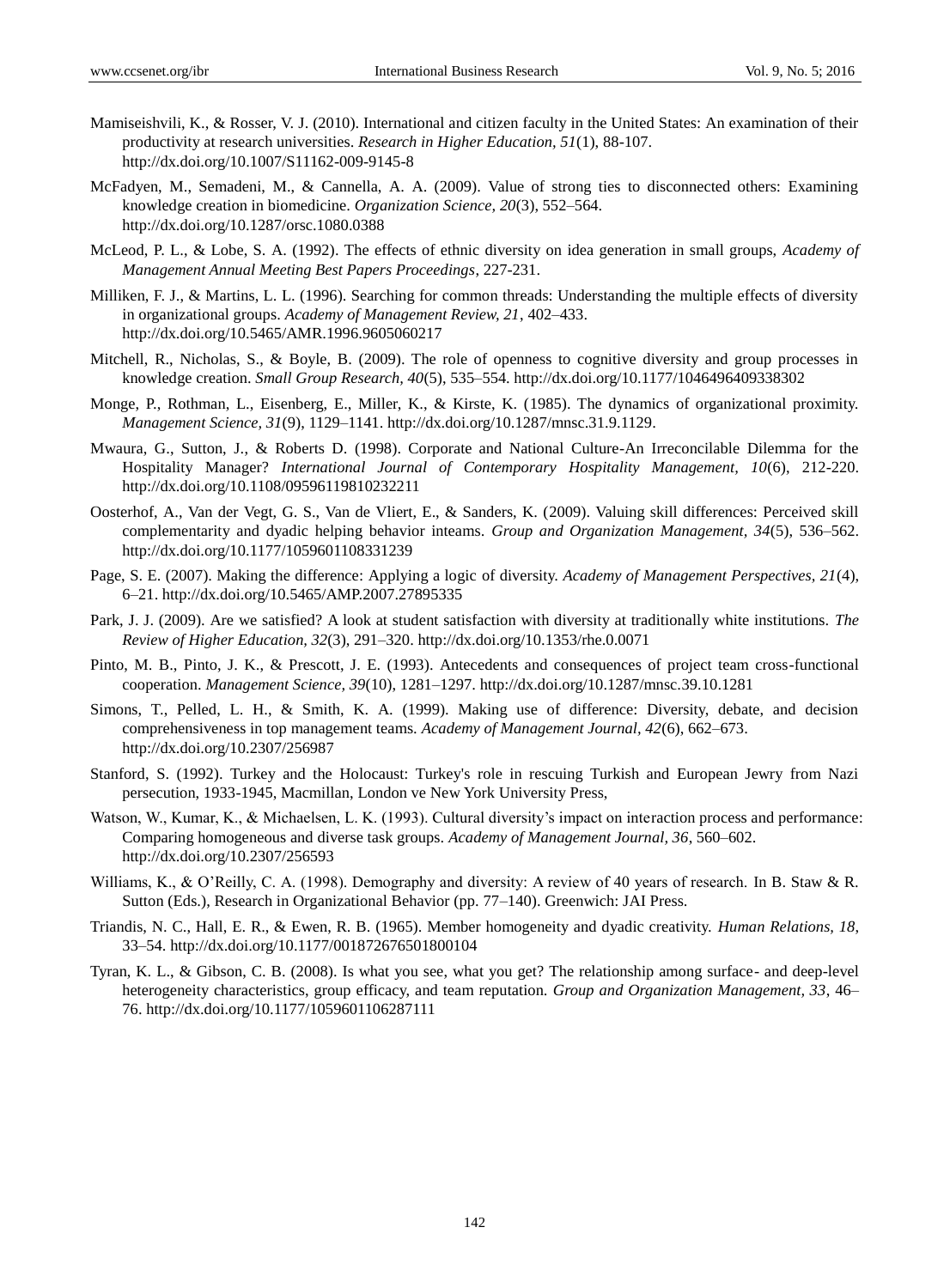# **Appendix A**

# Table A1. Data Set

| University                                              | Article (1)      | Citation (2)     | Foreign                |
|---------------------------------------------------------|------------------|------------------|------------------------|
|                                                         |                  |                  | Scholars (3)           |
| Middle East Technical University                        | 167,35           | 188,66           | 45                     |
| Hacettepe University                                    | 155,16           | 159,88           | 32                     |
| <b>Istanbul University</b><br><b>Bilkent University</b> | 153,51<br>169,62 | 154,97           | 64<br>179              |
| Ankara University                                       | 146,15           | 187,63<br>141,29 | 6                      |
| Istanbul Teknik University                              | 150,92           | 149,33           | 48                     |
| Gebze Institute Of Technology                           | 139,72           | 164,13           | 9                      |
| Ege University                                          | 147,15           | 145,92           | 3                      |
| Gazi University                                         | 148,95           | 136,87           | 9                      |
| Sabanci University                                      | 152,49           | 166,62           | 41                     |
| Koc University                                          | 138,53           | 170,23           | 83                     |
| Bogazici University                                     | 143,74           | 129,92           | 70                     |
| <b>Ataturk University</b>                               | 130,41           | 131,28           | 17                     |
| Yildiz Teknik University                                | 136,74           | 126,29           | 13                     |
| Erciyes University                                      | 136,77           | 142,78           | 45                     |
| Izmir Institute Of Technology                           | 135,58           | 110,16           | 15                     |
| Marmara University                                      | 115,27           | 131,15           | 49                     |
| Selcuk University                                       | 126,4            | 131,24           | 14                     |
| Dokuz Eylul University                                  | 124,27           | 128,46           | 25                     |
| Karadeniz Teknik University                             | 129,99           | 129,02           | 10                     |
| <b>Baskent University</b>                               | 122,05           | 113,19           | 19                     |
| Cukurova University                                     | 124,15           | 121,18           | 0                      |
| Akdeniz University                                      | 124,37           | 123,24           | 3                      |
| Ondokuz Mayis University                                | 126,05           | 121,09           | $\mathbf{1}$           |
| Suleyman Demirel University                             | 126,06           | 122,21           | $\boldsymbol{0}$       |
| Dogus University                                        | 146,26<br>126,63 | 113,67<br>117,76 | 12<br>$\boldsymbol{0}$ |
| Dicle University<br><b>Atilim University</b>            |                  | 161,75           | 17                     |
| <b>Uludag University</b>                                | 116,05<br>119,04 | 120,83           | 15                     |
| <b>Firat University</b>                                 | 120,11           | 126,84           | $\boldsymbol{0}$       |
| <b>Fatih University</b>                                 | 109,91           | 127,03           | 78                     |
| Ozyegin University                                      | 112,11           | 169,75           | 41                     |
| Gaziantep University                                    | 124,9            | 111,77           | 23                     |
| Sakarya University                                      | 122,24           | 109,85           | $\boldsymbol{0}$       |
| Eskisehir Osmangazi University                          | 113,78           | 114,54           | 9                      |
| Tobb Ekonomi Ve Teknoloji University                    | 124,76           | 105,62           | $\tau$                 |
| Inonu University                                        | 112,05           | 113,98           | 20                     |
| Canakkale Onsekiz Mart University                       | 120,11           | 114,61           | 32                     |
| Kocaeli University                                      | 113,75           | 118,05           | $\boldsymbol{0}$       |
| Gaziosmanpasa University                                | 119,57           | 109,48           | 6                      |
| Anadolu University                                      | 89,31            | 109,43           | 31                     |
| Yuzuncu Yil University                                  | 110,87           | 108,95           | 10                     |
| Yeditepe University                                     | 99,62            | 107,85           | 71                     |
| Pamukkale University                                    | 114,72           | 108,23           | 3                      |
| Celal Bayar University                                  | 116,01           | 104,35           | $\boldsymbol{0}$       |
| Mersin University                                       | 110,92           | 97,85            | 18                     |
| Abant Izzet Baysal University                           | 112,02           | 110,64           | $\boldsymbol{0}$       |
| Cankaya University                                      | 102,5            | 161,12           | 12                     |
| Duzce University<br>Mustafa Kemal University            | 107,09<br>115,26 | 110,11<br>109,27 | $\boldsymbol{0}$<br>4  |
| Recep Tayyip Erdogan University                         | 106,84           | 109,81           | $\overline{4}$         |
| Kahramanmaras Sutcu Imam University                     | 105,42           | 98,07            | 14                     |
| Acibadem University                                     | 95,87            | 104,03           | 6                      |
| Afyon Kocatepe University                               | 108,25           | 108,42           | 13                     |
| Harran University                                       | 101,89           | 105,67           | 6                      |
| <b>Bulent Ecevit University</b>                         | 101,29           | 104,78           | 4                      |
| <b>Adnan Menderes University</b>                        | 88,46            | 94,09            | 9                      |
| Kirikkale University                                    | 98,51            | 85,58            | $\mathfrak{Z}$         |
| Namik Kemal University                                  | 96,44            | 83,01            | 7                      |
| Dumlupinar University                                   | 93,95            | 106,42           | 5                      |
| Mugla Sitki Kocman University                           | 94,86            | 87,26            | 6                      |
| Nevsehir Haci Bektas Veli University                    | 102,21           | 112,89           | 3                      |
| Trakya University                                       | 83,96            | 91,89            | 30                     |
| Necmettin Erbakan University                            | 95,03            | 68,99            | 10                     |
| Nigde University                                        | 98,77            | 101,9            | 6                      |
| <b>Balikesir University</b>                             | 97,18            | 102,14           | $\mathbf{1}$           |
| <b>Cumhuriyet University</b>                            | 98,44            | 117,32           | 11                     |
| <b>Bahcesehir University</b>                            | 84,41            | 100,43           | 39                     |
| <b>Bozok University</b>                                 | 113,37           | 99,76            | 8                      |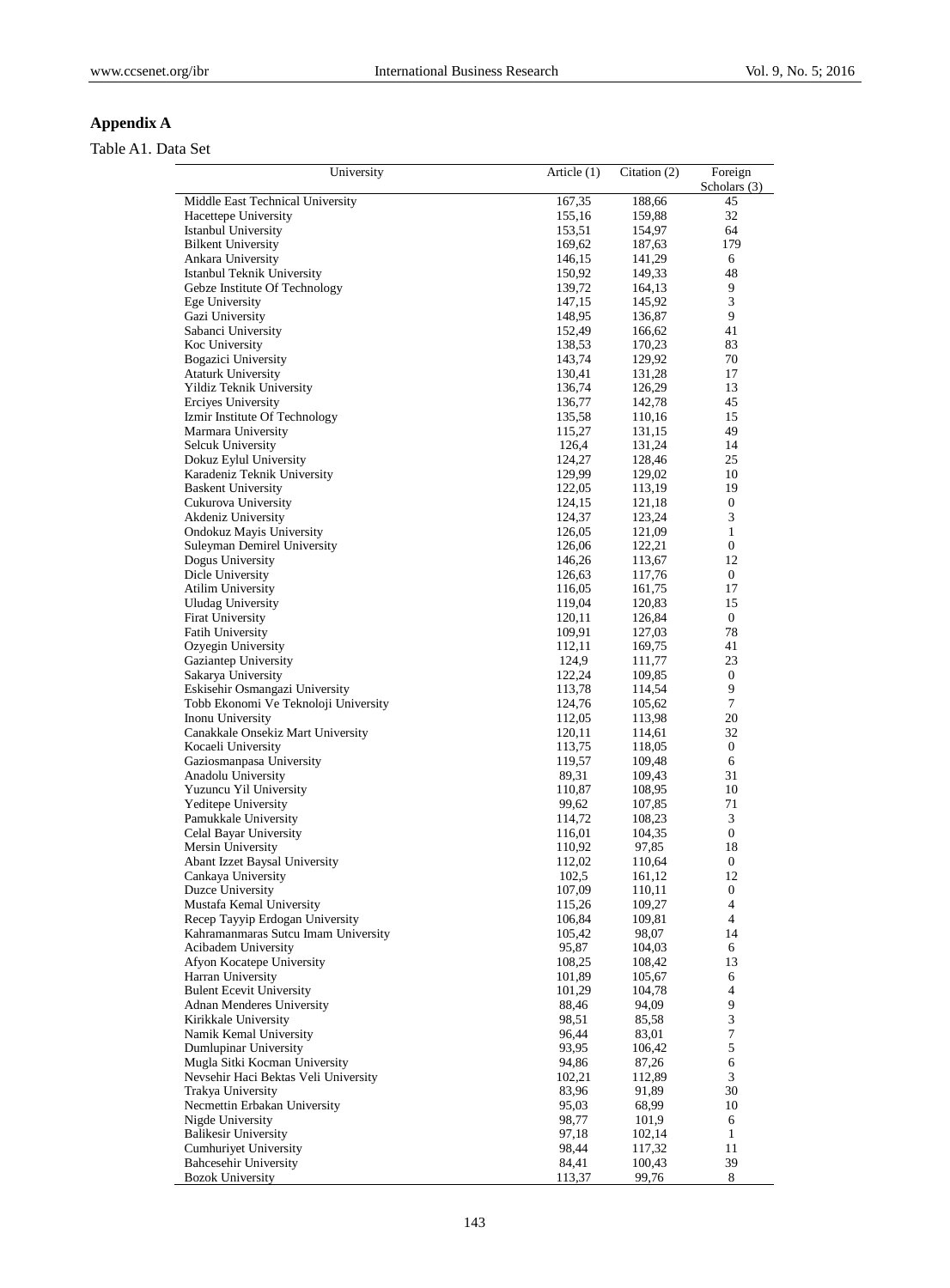| University                             | Article (1)    | Citation $(2)$  | Foreign<br>Scholars $(3)$ |
|----------------------------------------|----------------|-----------------|---------------------------|
| <b>Turgut Ozal University</b>          | 95,68          | 49,32           | 9                         |
| Adiyaman University                    | 107,98         | 77,55           | 3                         |
| Kafkas University                      | 103,39         | 60,83           | 24                        |
| Istanbul Bilim University              | 82,32          | 91,22           | 2                         |
| Sinop University                       | 90,79          | 91,88           | $\overline{c}$            |
| Kadir Has University                   | 77,74          | 67,82           | 18                        |
| Aksaray University                     | 85,73          | 104,09          | 3                         |
| Erzincan University                    | 98,71          | 79,97           | $\boldsymbol{0}$          |
| <b>Hitit University</b>                | 90,12          | 75,48           | 9                         |
| Isik University                        | 72,32          | 85,35           | 19                        |
| Izmir Ekonomi University               | 83,09          | 70,84           | 63                        |
| Galatasaray University                 | 41,4           | 71,96           | 5                         |
| Osmaniye Korkut Ata University         | 78,24          | 92,92           | 0                         |
| Kastamonu University                   | 79,1           | 89,51           | 9                         |
| Karamanoglu Mehmetbey University       | 85,97          | 101,52          | 3                         |
| Ahi Evran University                   | 81,89          | 79,75           | 3                         |
| Cag University                         | 131,49         | 68,18           | 21                        |
| Yalova University                      | 52,79          | 92,3            | 7                         |
| <b>Bitlis Eren University</b>          | 82,19          | 83,01           | $\overline{c}$            |
| Maltepe University                     | 39,13          | 57,88           | 11                        |
| <b>Yasar University</b>                | 64,26          | 63,45           | 35                        |
| Cankiri Karatekin University           | 65,44          | 82,42           | 5                         |
| <b>Bartin University</b>               | 71,89          | 86,8            | 6                         |
| Mimar Sinan Guzel Sanatlar University  | 57,23          | 23,9            | 1                         |
| Istanbul Kultur University             | 49,55          | 69,45           | $\mathbf{1}$              |
| Karabuk University                     | 68,24          | 69,93           | $\overline{0}$            |
| Zirve University                       | 67,13          | 64,37           | 36                        |
| Amasya University                      | 86,21          | 74,52           | $\boldsymbol{0}$          |
| Ordu University                        | 66,99          | 56,72           | 0                         |
| Gumushane University                   | 79,97          | 95,01           | 6                         |
| <b>Istanbul Ticaret University</b>     | 41,75          | 50,77           | 5                         |
| Mehmet Akif Ersoy University           | 71,85          | 52,86           | 1                         |
| Bilecik Seyh Edebali University        | 73,82          | 70,19           | 0                         |
| Ufuk University                        | 49,4           | 85,49           | 0                         |
| <b>Batman University</b>               | 68,27          | 62,91           | 2                         |
| <b>Bingol University</b>               | 63,85          | 88,96           | $\overline{4}$            |
| Okan University                        | 48,71          | 43,9            | 34                        |
| Istanbul Bilgi University              | 52,87          | 46,18           | 63                        |
| Giresun University                     | 66,74          | 73,35           | 2<br>7                    |
| Siirt University                       | 61,28          | 85,02           | $\mathbf{1}$              |
| Artvin Coruh University                | 55,33<br>79,96 | 53,91           | 4                         |
| Izmir University<br>Hakkari University | 58,77          | 43,59           | 4                         |
| Agri Ibrahim Cecen University          | 44,34          | 76,59<br>103,08 | 0                         |
| Tunceli University                     |                |                 | 0                         |
| Istanbul Aydin University              | 58,99          | 53,36<br>29,36  | 0                         |
| Kirklareli University                  | 43,85<br>47,58 | 65,08           | $\overline{c}$            |
| <b>Usak University</b>                 | 44,07          | 47,68           |                           |
| Istanbul Arel University               | 39,87          | 29,03           | 6<br>4                    |
| <b>Bayburt University</b>              | 54,64          | 81,5            | 5                         |
| Halic University                       | 16,46          | 31,77           | 3                         |
| Mus Alparslan University               | 56,98          | 64,16           | 4                         |
| Gediz University                       | 34,15          | 43,12           | 12                        |
| Sirnak University                      | 6,64           | 100,87          | 9                         |
| Kilis 7 Aralik University              | 46,2           | 48,6            | 3                         |
| Ardahan University                     | 20,97          | 28,6            | $\boldsymbol{0}$          |
| Igdir University                       | 29,41          | 38,26           | 5                         |
| Mardin Artuklu University              | 16,23          | 17,96           | 35                        |
| Kto Karatay University                 | 51,27          | 17,55           | $\mathbf{2}$              |
| <b>Beykent University</b>              | 32,42          | 38,2            | $\boldsymbol{7}$          |
| Yeni Yuzyil University                 |                |                 |                           |
|                                        | 14,88          | 21,63           | 5                         |